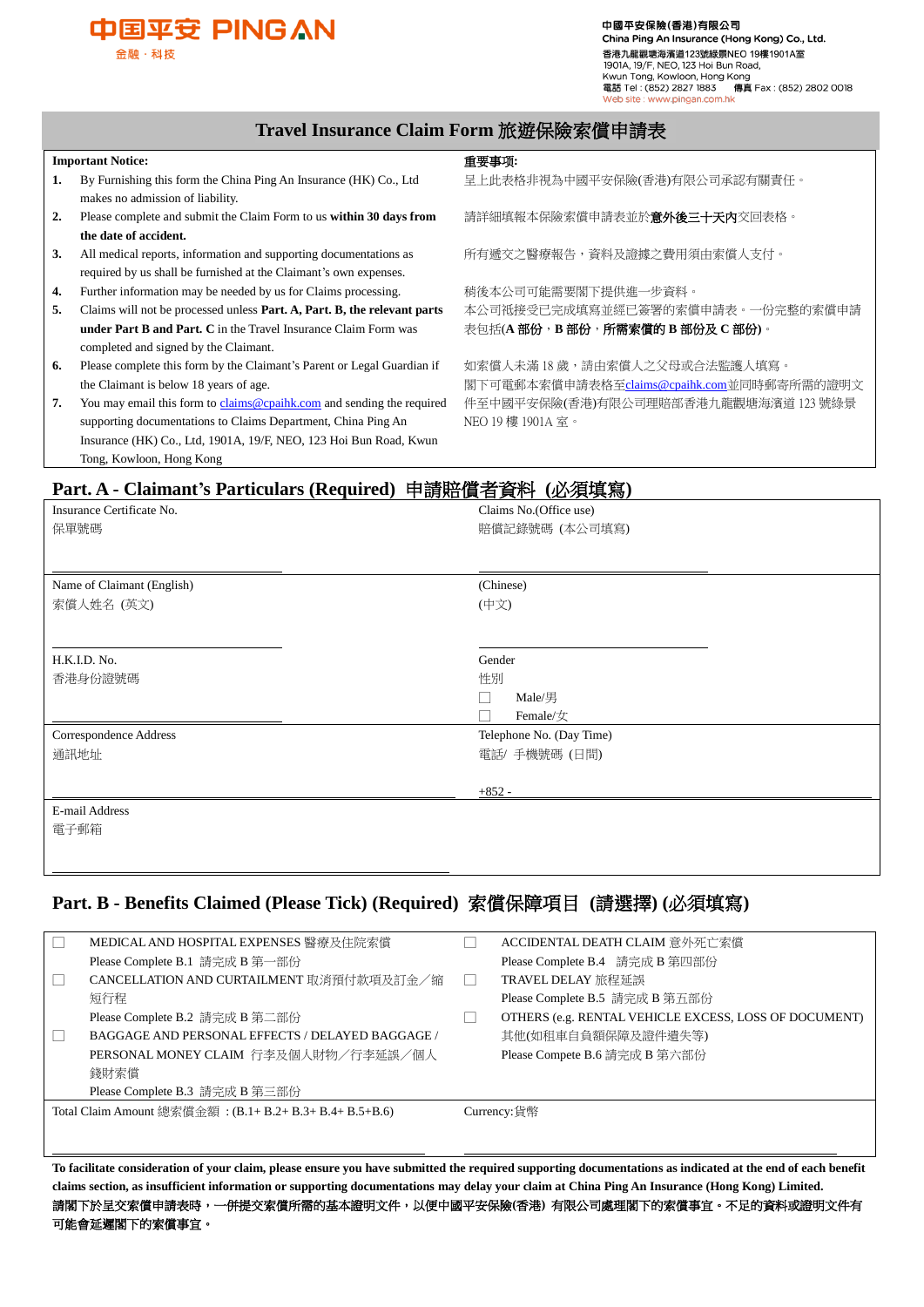| Injury, recovered? 患病或意外,已否痊癒?                                                               | Fully recovered 完全康復<br>∟                                                                                                            |
|----------------------------------------------------------------------------------------------|--------------------------------------------------------------------------------------------------------------------------------------|
|                                                                                              | Undergoing treatment 治療中<br>П                                                                                                        |
| Date of Accident.患病或意外發生之日期                                                                  | Day $\boxminus$ / Month $\boxminus$ / Year $\text{F}$                                                                                |
| Diagnosis of Illness<br>病症                                                                   |                                                                                                                                      |
|                                                                                              |                                                                                                                                      |
| If the claim was a result of an accident, give the place of incident and brief description:  |                                                                                                                                      |
| 如果賠償由於意外發生,請述明意外地點及詳述經過                                                                      |                                                                                                                                      |
| Have you suffered from any pre-existing disease/ Congenital Condition?<br>疾病或意外是否因舊患或先天性病症   |                                                                                                                                      |
| If surgical operation was involved, please give the name of the operation.<br>如要進行手術,請述明手術名稱 |                                                                                                                                      |
| Name and Address of the consulted Doctor                                                     |                                                                                                                                      |
| 主診醫生姓名及地址                                                                                    |                                                                                                                                      |
|                                                                                              |                                                                                                                                      |
| Duration of Hospital Confinement:<br>住院時間:                                                   |                                                                                                                                      |
| Date of Admission:<br>Date of Discharge:                                                     |                                                                                                                                      |
| 入院日期<br>出院日期                                                                                 |                                                                                                                                      |
| Day $\boxdot/$ Month $\boxdot/$<br>Year $#$<br>Day $\boxdot/$                                | Month $\overline{H}/$<br>Year $#$                                                                                                    |
| Name and Address of Hospital:<br>住院的名稱及地址:                                                   |                                                                                                                                      |
|                                                                                              |                                                                                                                                      |
| Any other insurance policy covering the expenses involved? 上述項目是否受保於其它保險合約?<br>Yes 是<br>No否  |                                                                                                                                      |
| If Yes, Please provide the following information:若「是」請提供以下資料:                                |                                                                                                                                      |
|                                                                                              |                                                                                                                                      |
| Name of Insurer 保險公司名稱<br>Type of Cover 保障類別                                                 | Policy No.保單號碼                                                                                                                       |
| MEDICAL AND MEDICAL EXPENSES Total Claim Amount: 醫療及住院索<br>償總索償額為:                           | Currency:貨幣                                                                                                                          |
| General Supporting documentations for B.1 (if applicable): 第一部份一般所需<br>的證明文件: (如適用)          | Medical Report (Original) 醫療報告 (正本)<br>If the Claimant is/are minor(s) (persons not yet 18 years of age) please                      |
| Original itinerary (Copy) 原有行程(副本)                                                           | give particulars of the Parent/Legal Guardian and provide copies<br>supporting documentations proof of relationship to the Claimant. |
| Boarding Pass (Original) 登機證(正本)                                                             | (Original) 如索償人為未成年人士,請提供索償人父母//合法監護人關                                                                                               |
| Medical Receipt with Final Diagnosis 醫療費用收據及最後診斷(正本)                                         | 係之有關證明文件。(正本)                                                                                                                        |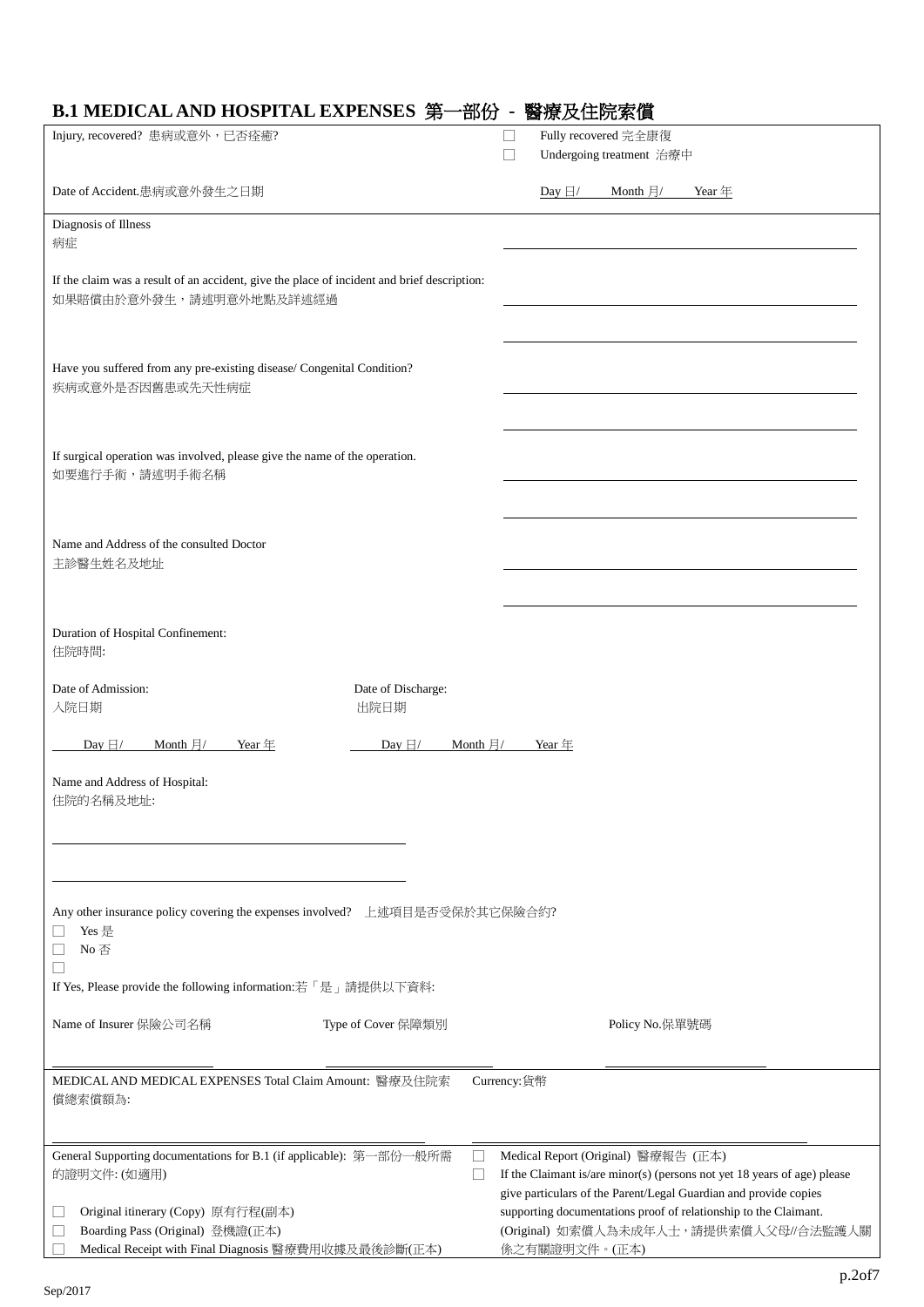# **B.2 CANCELLATION AND CURTAILMENT** 第二部份 **-**取消預付款項及訂金/縮短行程

| Causes of Claims 索償原因                                                                                                                                                                                                                                                             |             |                 |
|-----------------------------------------------------------------------------------------------------------------------------------------------------------------------------------------------------------------------------------------------------------------------------------|-------------|-----------------|
|                                                                                                                                                                                                                                                                                   |             |                 |
|                                                                                                                                                                                                                                                                                   |             |                 |
|                                                                                                                                                                                                                                                                                   |             |                 |
|                                                                                                                                                                                                                                                                                   |             |                 |
|                                                                                                                                                                                                                                                                                   |             |                 |
|                                                                                                                                                                                                                                                                                   |             |                 |
| Name, address, phone no. and contact person of Travel Agent 旅行社名稱、地址、電話號碼及聯絡人姓名                                                                                                                                                                                                   |             |                 |
|                                                                                                                                                                                                                                                                                   |             |                 |
|                                                                                                                                                                                                                                                                                   |             |                 |
|                                                                                                                                                                                                                                                                                   |             |                 |
|                                                                                                                                                                                                                                                                                   |             |                 |
|                                                                                                                                                                                                                                                                                   |             |                 |
|                                                                                                                                                                                                                                                                                   |             |                 |
| Any other insurance policy covering the expenses involved? 上述項目是否受保於其它保險合約?                                                                                                                                                                                                       |             |                 |
| Ye 是                                                                                                                                                                                                                                                                              |             |                 |
| No 否                                                                                                                                                                                                                                                                              |             |                 |
|                                                                                                                                                                                                                                                                                   |             |                 |
| If Yes, Please provide the following information: 若「是」請提供以下資料:                                                                                                                                                                                                                    |             |                 |
| Name of Insurer 保險公司名稱<br>Type of Cover                                                                                                                                                                                                                                           | 保障類別        | Policy No 保單號碼. |
|                                                                                                                                                                                                                                                                                   |             |                 |
|                                                                                                                                                                                                                                                                                   |             |                 |
|                                                                                                                                                                                                                                                                                   |             |                 |
| CANCELLATION AND CURTAILMENT Total Claim Amount 取消預付款項                                                                                                                                                                                                                            | Currency:貨幣 |                 |
| 及訂金/縮短行程總索償金額為:                                                                                                                                                                                                                                                                   |             |                 |
|                                                                                                                                                                                                                                                                                   |             |                 |
|                                                                                                                                                                                                                                                                                   |             |                 |
| General Supporting documentations for B.2: (if applicable) 第二部份一般所需的證明文件: (如適用)                                                                                                                                                                                                   |             |                 |
|                                                                                                                                                                                                                                                                                   |             |                 |
| Original itinerary (Copy) 原有行程(副本)<br>ப                                                                                                                                                                                                                                           |             |                 |
| Boarding Pass (Original)登機證(正本)<br>$\Box$                                                                                                                                                                                                                                         |             |                 |
| Carrier's/Airline Company's document to certify the reason of cancellation and amount of non-refundable deposits (Original)客運/航空公司發出的文件證明<br>$\vert \ \ \vert$                                                                                                                    |             |                 |
| 取消行程原因及不能退還之款項(正本)                                                                                                                                                                                                                                                                |             |                 |
| Travel Deposit Payment Receipt (Original)旅費按金收據(正本)<br>ப                                                                                                                                                                                                                          |             |                 |
| If the Claimant is/are minor(s) (persons not yet 18 years of age) please give particulars of the Parent/Legal Guardian and provide copies supporting<br>$\mathbf{L}$<br>documentations proof of relationship to the Claimant. (Original) 如索償人為未成年人士,請提供索償人父母//合法監護人關係之有關證明文件。(正本) |             |                 |
|                                                                                                                                                                                                                                                                                   |             |                 |

## **B.3 BAGGAGE AND PERSONAL EFFECTS / DELAYED BAGGAGE / PERSONAL MONEY CLAIM** 第三部份 **-** 行李及個人財物/行李延誤/個人錢財索償

| State the occurrence of the incident 事件發生之詳細經過。               |               |                  |
|---------------------------------------------------------------|---------------|------------------|
| Please give particulars of items claimed.請詳列失物資料。             |               |                  |
| Description of Articles(s) (Including the brand name & model) | Original Cost | Date of Purchase |
| 物品之詳細資料(包括牌子及產品號碼)                                            | 購買時之價值        | 購買日期             |
|                                                               |               |                  |
|                                                               |               |                  |
|                                                               |               |                  |
|                                                               |               |                  |
|                                                               |               |                  |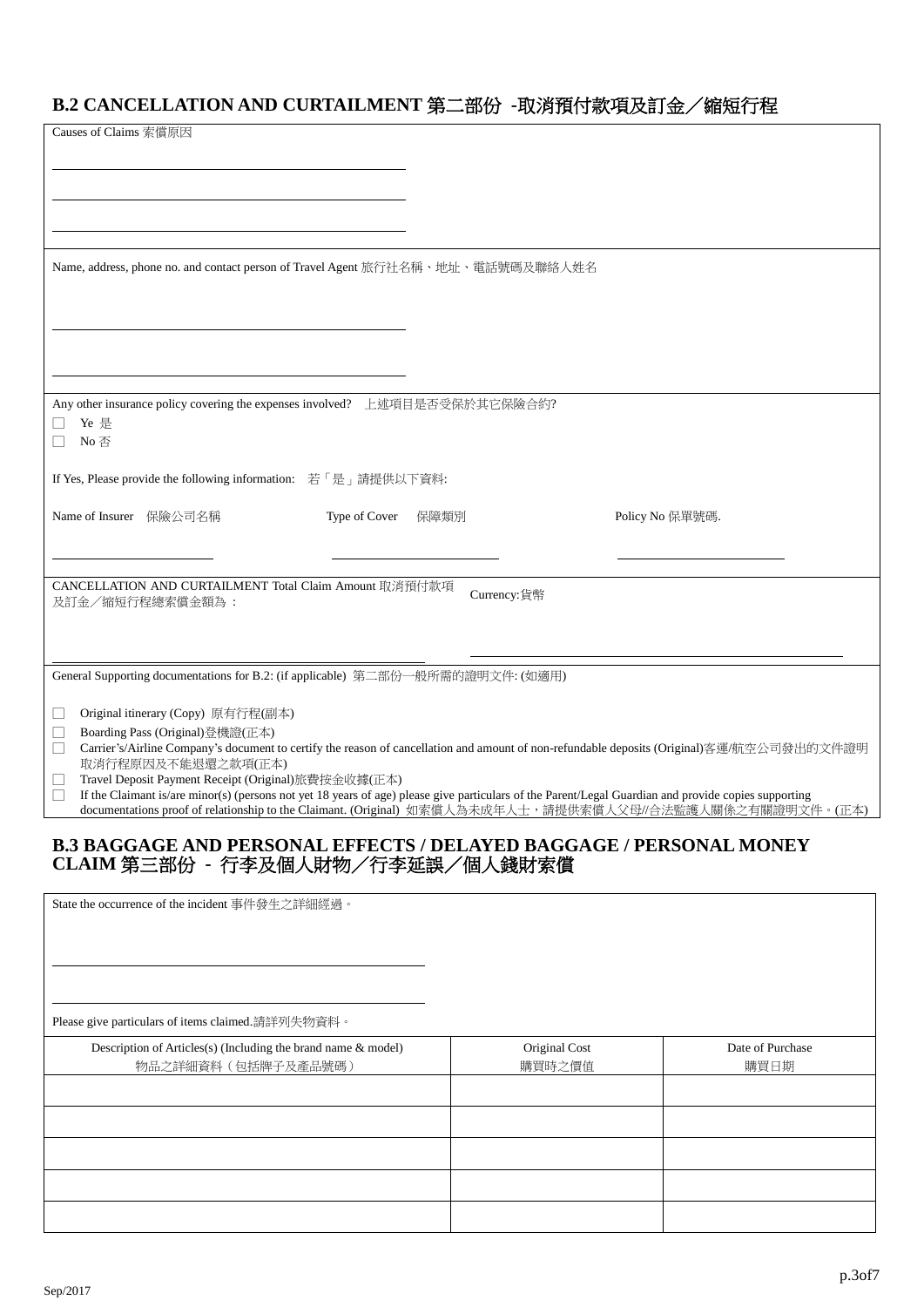| 之購物保障、家居保險等保障合約)<br>□ Yes 是<br>□ No 否                                                                                                                                                                                                                                                                                                                                                                                                                                                                                                                                                                                                   |  | Any other insurance policy covering the items claimed? i.e. Credit Card Protection Plan, Householder All Risks 上述項目是否受保於其它保險合約? (如信用咭 |  |  |
|-----------------------------------------------------------------------------------------------------------------------------------------------------------------------------------------------------------------------------------------------------------------------------------------------------------------------------------------------------------------------------------------------------------------------------------------------------------------------------------------------------------------------------------------------------------------------------------------------------------------------------------------|--|---------------------------------------------------------------------------------------------------------------------------------------|--|--|
| If Yes, please provide the following information. 若「是」請提供以下資料。<br>Name of Insurer 保險公司名稱<br>Type of Cover 保障類別<br>Policy No.保單號碼                                                                                                                                                                                                                                                                                                                                                                                                                                                                                                        |  |                                                                                                                                       |  |  |
| BAGGAGE AND PERSONAL EFFECTS / DELAYED BAGGAGE<br>Currency 貨幣:<br>PERSONAL MONEY Total Claim Amount:行李及個人財物/行李延誤/個<br>人錢財總索償金額為:                                                                                                                                                                                                                                                                                                                                                                                                                                                                                                        |  |                                                                                                                                       |  |  |
| General Supporting documentations for B.3: (if applicable) 第三部份一般所需的證明文件: (如適用)<br>Original itinerary (Copy) 原有行程(副本)<br>Boarding Pass (Original) 登機證(正本)<br>L<br>$\Box$<br>Carrier's/Airline Company's document to certify loss of/delay baggage (Original) 客運/航空公司發出的文件證明行李遣失/延誤(正本)<br>Police Statement (Original) 警署報案口供紙(正本)<br>$\Box$<br>$\Box$<br>Original Receipts of the items claimed.失物收據(正本)<br>$\Box$<br>Other deem relevant supporting documents 其他對本索償有用之文件<br>П<br>If the Claimant is/are minor(s) (persons not yet 18 years of age) please give particulars of the Parent/Legal Guardian and provide copies supporting |  |                                                                                                                                       |  |  |
|                                                                                                                                                                                                                                                                                                                                                                                                                                                                                                                                                                                                                                         |  | documentations proof of relationship to the Claimant. (Original) 如索償人為未成年人士,請提供索償人父母//合法監護人關係之有關證明文件。                                 |  |  |

# **B.4 ACCIDENTAL DEATH CLAIM** 第四部份 **-**意外死亡索償

Date, time and place of Accident 意外發生之日期、時間及地點

State the occurrence of the accident 意外發生之經過

 $\alpha$ f kin(s) of the Insured Person. 請捕報直多組屬咨料。

| Ficase give particulars of the next of Kin(s) of the mistriculate son. 調學報且系統屬具性 *                                                                   |     |         |              |              |
|------------------------------------------------------------------------------------------------------------------------------------------------------|-----|---------|--------------|--------------|
| Name                                                                                                                                                 | Age | Address | Relationship | H.K.I.D. No. |
| 姓名                                                                                                                                                   | 年齡  | 地址      | 關係           | 香港身份證號碼      |
|                                                                                                                                                      |     |         |              |              |
|                                                                                                                                                      |     |         |              |              |
|                                                                                                                                                      |     |         |              |              |
| Currency:貨幣<br>ACCIDENTAL DEATH CLAIM Total Claim Amount 意外死亡總索償金額<br>為:                                                                             |     |         |              |              |
| General Supporting documentations for B.4: (if applicable) 第四部份一般所需的證明文件: (如適用)                                                                      |     |         |              |              |
| Original itinerary (Copy) 原有行程(副本)<br>Ш                                                                                                              |     |         |              |              |
| Boarding Pass (Original)登機證(正本)<br>$\Box$                                                                                                            |     |         |              |              |
| $\Box$<br>Death Certificate (Copy) 死亡證 (副本)                                                                                                          |     |         |              |              |
| П<br>Police Statement (Original)警署報案口供紙(正本)                                                                                                          |     |         |              |              |
| If the Claimant is/are minor(s) (persons not yet 18 years of age) please give particulars of the Parent/Legal Guardian and provide copies supporting |     |         |              |              |

documentations proof of relationship to the Claimant. (Original) 如索償人為未成年人士,請提供索償人父母//合法監護人關係之有關證明文件。

Sep/2017

 $\overline{a}$ 

 $\overline{a}$ 

 $\overline{a}$ 

 $\overline{a}$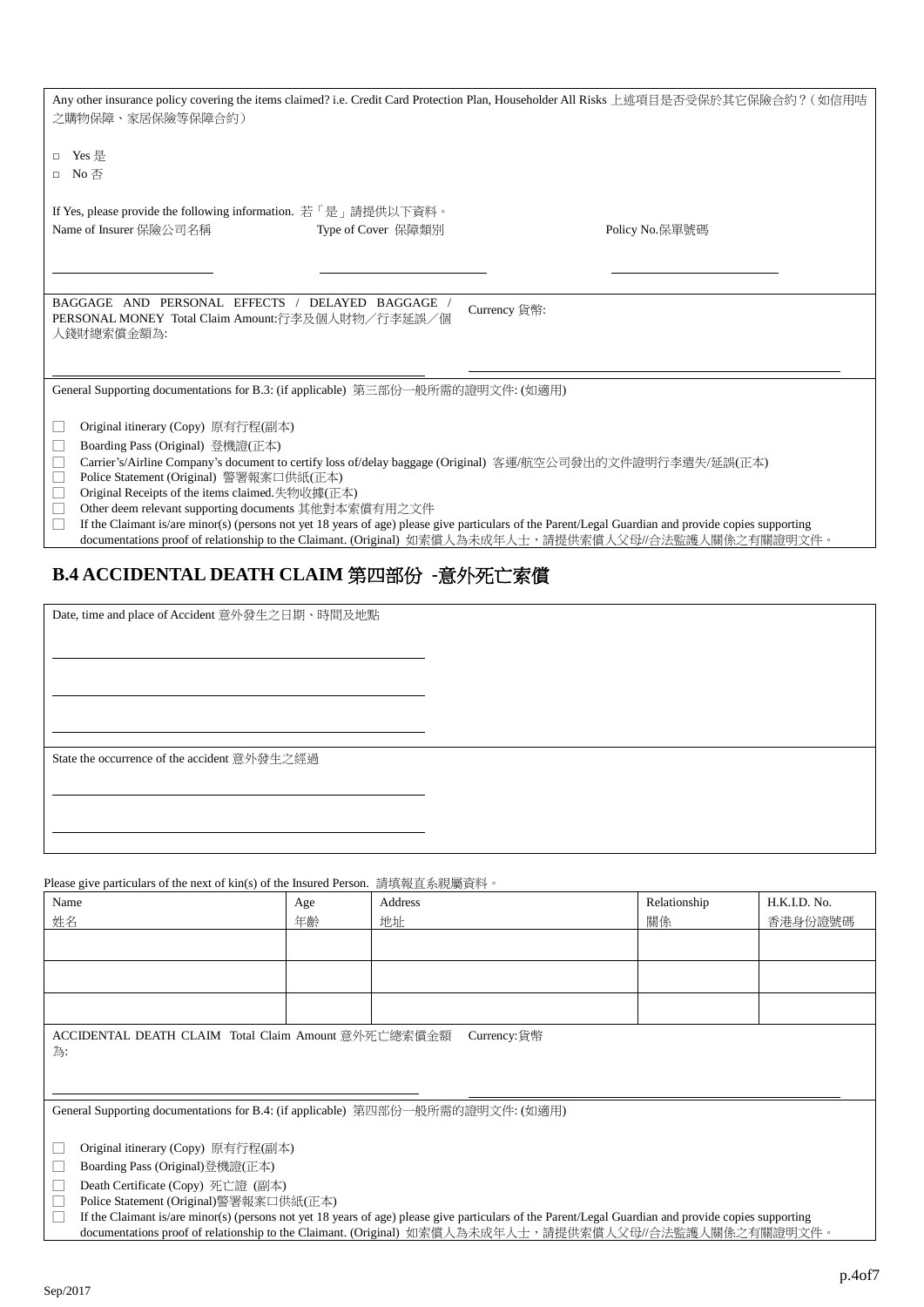# **B.5 TRAVEL DELAY** 第五部份 **-**旅程延誤

| The relevant flight no. and/or tour particulars                                                                                                                                                                                                                                                                                                                                                                                                                                                                                                                                                                                                                                                                    |                                                                                                                                                                                                                                                   |          |                          |            |                 |
|--------------------------------------------------------------------------------------------------------------------------------------------------------------------------------------------------------------------------------------------------------------------------------------------------------------------------------------------------------------------------------------------------------------------------------------------------------------------------------------------------------------------------------------------------------------------------------------------------------------------------------------------------------------------------------------------------------------------|---------------------------------------------------------------------------------------------------------------------------------------------------------------------------------------------------------------------------------------------------|----------|--------------------------|------------|-----------------|
|                                                                                                                                                                                                                                                                                                                                                                                                                                                                                                                                                                                                                                                                                                                    | Date of Departure 原定航班日期                                                                                                                                                                                                                          |          | Time of Departure 原定航班時間 |            | Flight No. 班機編號 |
| Original Schedule 原定時間                                                                                                                                                                                                                                                                                                                                                                                                                                                                                                                                                                                                                                                                                             | Day $\boxdot/$<br>Month $\frac{1}{2}$ /                                                                                                                                                                                                           | Year $#$ | Hours 小時                 | Minutes 分鐘 |                 |
| Schedule After Delay 延誤<br>後時間                                                                                                                                                                                                                                                                                                                                                                                                                                                                                                                                                                                                                                                                                     | Day $\boxdot/$<br>Month $\n  \n  \mid$                                                                                                                                                                                                            | Year $#$ | Hours 小時                 | Minutes 分鐘 |                 |
| Reason for the Delay 延誤原因                                                                                                                                                                                                                                                                                                                                                                                                                                                                                                                                                                                                                                                                                          |                                                                                                                                                                                                                                                   |          | Hour(s) Delay 延誤時間       |            |                 |
|                                                                                                                                                                                                                                                                                                                                                                                                                                                                                                                                                                                                                                                                                                                    |                                                                                                                                                                                                                                                   |          |                          |            |                 |
|                                                                                                                                                                                                                                                                                                                                                                                                                                                                                                                                                                                                                                                                                                                    | TRAVEL DELAY Total Claim Amount 旅程延誤總索償金額為:                                                                                                                                                                                                       |          | Currency:貨幣              |            |                 |
| General Supporting documentations for B.5: (if applicable) 第五部份一般所需的證明文件: (如適用)<br>Original itinerary (Copy) 原有行程(副本)<br>L<br>Boarding Pass (Original) 登機證(正本)<br>Carrier's/Airline Company's document to certify the reasons for the delay & the number of hour(s) delayed (Original) 客運/航空公司發出的文件證明延誤<br>原因及時數(正本)<br>If the Claimant is/are minor(s) (persons not yet 18 years of age) please give particulars of the Parent/Legal Guardian and provide copies supporting<br>∟<br>documentations proof of relationship to the Claimant. (Original) 如索償人為未成年人士,請提供索償人父母//合法監護人關係之有關證明文件。<br>B.6 OTHERS (e.g. RENTAL VEHICLE EXCESS & LOSS OF DOCUMENT etc.)第六部份 -其他(如租<br>車自負額保障及證件遺失等)<br>Causes of Claims 索償原因 |                                                                                                                                                                                                                                                   |          |                          |            |                 |
| OTHERS Total Claim Amount 其他總索償金額為:                                                                                                                                                                                                                                                                                                                                                                                                                                                                                                                                                                                                                                                                                |                                                                                                                                                                                                                                                   |          | Currency:貨幣              |            |                 |
| Original itinerary (Copy) 原有行程(副本)<br>Boarding Pass (Original) 登機證(正本)<br>Police Statement (Original)警署報案口供紙(正本)                                                                                                                                                                                                                                                                                                                                                                                                                                                                                                                                                                                                   | General Supporting documentations for B.6: (if applicable) 第六部份一般所需的證明文件: (如適用)<br>Rental Vehicle Company Service Agreement with detailed terms and conditions (Copy) 租車公司服務協議及詳細條款(副本)<br>Rental Vehicle Excess Receipt (Original) 租車自負額支付收據(正本) |          |                          |            |                 |

□ Travel Document Replacement Receipts (Original) 申辦遺失旅遊證件收據 (正本)

□ If the Claimant is/are minor(s) (persons not yet 18 years of age) please give particulars of the Parent/Legal Guardian and provide copies supporting

documentations proof of relationship to the Claimant. (Original) 如索償人為未成年人士,請提供索償人父母//合法監護人關係之有關證明文件。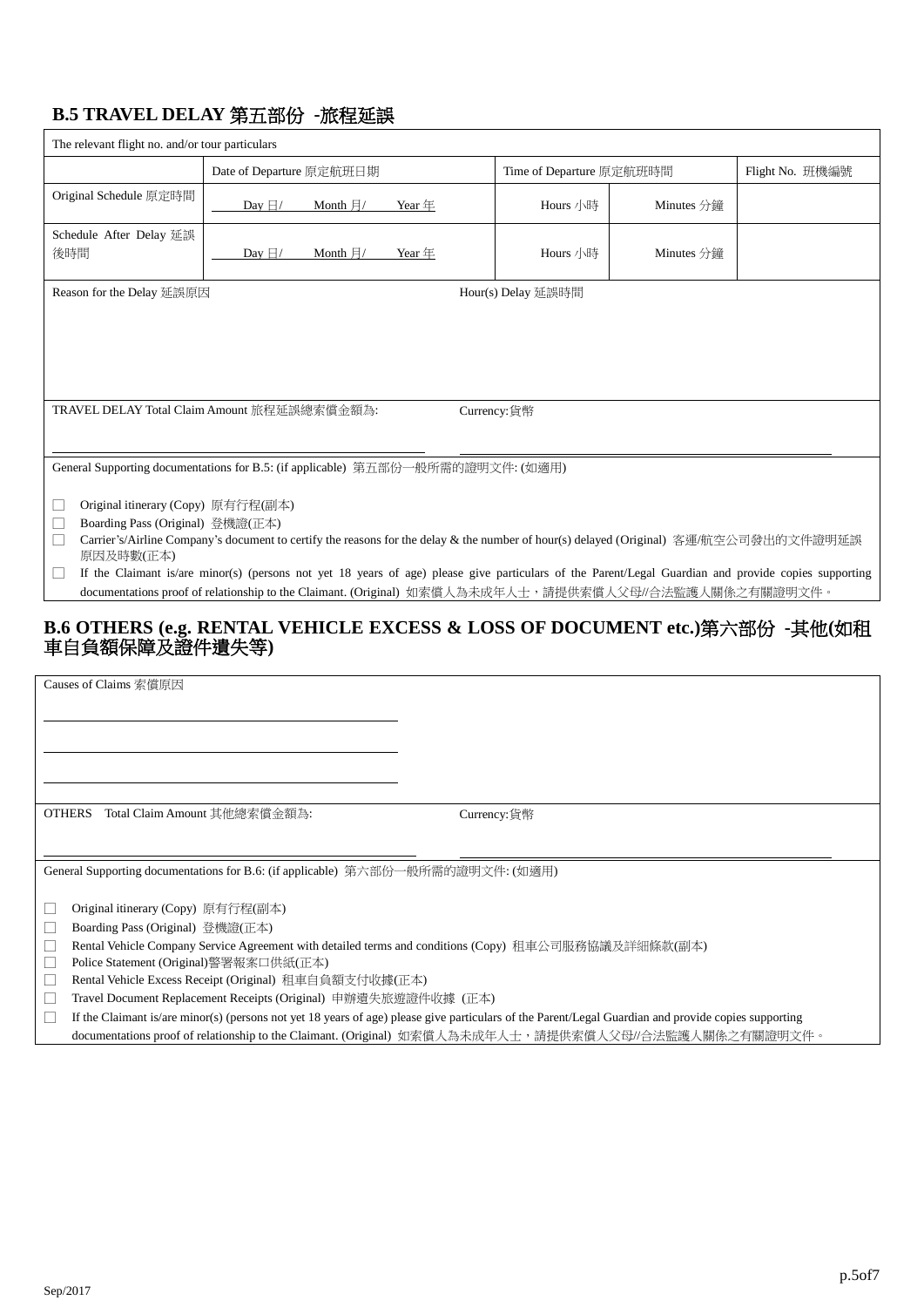| Part. C - Declaration and Authorization (Required) 聲明及授權 (必須填寫) |                                                                                                                                                                    |                                                                                                                                                                      |  |  |
|-----------------------------------------------------------------|--------------------------------------------------------------------------------------------------------------------------------------------------------------------|----------------------------------------------------------------------------------------------------------------------------------------------------------------------|--|--|
| 1.                                                              | I/We declare to the best of my knowledge and belief that the above statements and particulars to be true and correct. I further understand that any misdeclaration |                                                                                                                                                                      |  |  |
|                                                                 | of the facts could affect my claim and the company's willingness to provide insurance in future.                                                                   |                                                                                                                                                                      |  |  |
|                                                                 |                                                                                                                                                                    | 本人/我們根據全部所知聲明,以上所述各項資料均為真實無誤,並明白任何錯誤將影響貴公司對此次索償之決定及繼續接受本人之投保申請。                                                                                                      |  |  |
| 2.                                                              |                                                                                                                                                                    | I/We hereby authorize any Hospital, Physician, or other person and / or Authority who has attended or examined me, to furnish to China Ping An Insurance             |  |  |
|                                                                 | (HK) Co., Ltd. or its authorized representative, any and all information with respect to any illness or injury, medical history, consultation, prescription or     |                                                                                                                                                                      |  |  |
|                                                                 | treatment and copies of all hospital or medical records. A Photostat copy of this authorization shall be considered as effective and valid as original.            |                                                                                                                                                                      |  |  |
|                                                                 | 病,意外受傷,健康背景,醫療紀錄之資料及醫院或醫療紀錄之副本,此授權之副本與原本俱同等效力。                                                                                                                     | 本人/我們授權任何曾照料及診察本人之醫院,醫生或其他人士及或有關當局,向中國平安保險(香港)有限公司或其授權之代表提供所有有關任何疾                                                                                                   |  |  |
|                                                                 |                                                                                                                                                                    |                                                                                                                                                                      |  |  |
| 3.                                                              |                                                                                                                                                                    | I/We hereby authorize to other person and / or Authority to furnish to China Ping An Insurance (HK) Co., Ltd. or its authorized representative any and all           |  |  |
|                                                                 |                                                                                                                                                                    | information with respect to any loss and copies of police reports, accident reports, airlines or other carriers irregularity reports and statement. A Photostat copy |  |  |
|                                                                 | of authorization shall be considered as effective and valid as original.                                                                                           | 本人/我們授權任何人或有關當局向中國平安保險(香港)有限公司或授權之代表提供所有有關任何損失以及警方報告、意外報告、航空公司之延誤                                                                                                    |  |  |
|                                                                 | 報告,此授權之副本與原本俱同等效力。                                                                                                                                                 |                                                                                                                                                                      |  |  |
| 4.                                                              |                                                                                                                                                                    | China Ping An Insurance (HK) Co., Ltd reserve the rights to request further information from any party for claims processing incomplete information will             |  |  |
|                                                                 | prolong the claims processing period.                                                                                                                              |                                                                                                                                                                      |  |  |
|                                                                 | 中國平安保險(香港)有限公司保留向申請人及其他有關人士或團體索取有關賠償資料之權利。(請提供足夠資料以免延誤處理賠償進度)                                                                                                      |                                                                                                                                                                      |  |  |
| 5.                                                              | I/We confirm having read and understood the China Ping An Insurance (HK) Co., Ltd's Personal Information Collection Statement in the below section.                |                                                                                                                                                                      |  |  |
|                                                                 | 本人/我們確認已閱讀及明白以下有關於中國平安保險(香港)有限公司的收集個人資料聲明的部份。                                                                                                                      |                                                                                                                                                                      |  |  |
|                                                                 |                                                                                                                                                                    |                                                                                                                                                                      |  |  |
|                                                                 | Claimant's Signature:                                                                                                                                              | Claimant's Name:                                                                                                                                                     |  |  |
|                                                                 | 申請賠償者簽署:                                                                                                                                                           | 申請賠償者姓名:                                                                                                                                                             |  |  |
|                                                                 |                                                                                                                                                                    |                                                                                                                                                                      |  |  |
|                                                                 |                                                                                                                                                                    |                                                                                                                                                                      |  |  |
|                                                                 |                                                                                                                                                                    |                                                                                                                                                                      |  |  |
|                                                                 |                                                                                                                                                                    |                                                                                                                                                                      |  |  |
|                                                                 | Signature of Parent/Legal Guardian (if the Claimant is below the age of 18)                                                                                        | Name of Parent/Legal Guardian (English)                                                                                                                              |  |  |
|                                                                 | 父母/合法監護人簽署(如索償人未滿18歲)                                                                                                                                              | Only applicable (if the Claimant is below the age of 18)                                                                                                             |  |  |
|                                                                 |                                                                                                                                                                    | 父母/合法監護人姓名(英文) 只適用於索償者未滿 18 歲的情況下                                                                                                                                    |  |  |
|                                                                 |                                                                                                                                                                    |                                                                                                                                                                      |  |  |
|                                                                 |                                                                                                                                                                    |                                                                                                                                                                      |  |  |
|                                                                 |                                                                                                                                                                    |                                                                                                                                                                      |  |  |
| Date:                                                           |                                                                                                                                                                    |                                                                                                                                                                      |  |  |
| 日期:                                                             |                                                                                                                                                                    |                                                                                                                                                                      |  |  |
|                                                                 |                                                                                                                                                                    |                                                                                                                                                                      |  |  |
|                                                                 |                                                                                                                                                                    |                                                                                                                                                                      |  |  |
|                                                                 | Month $\frac{1}{2}$ /<br>Day $\boxdot/$<br>Year $#$                                                                                                                |                                                                                                                                                                      |  |  |
|                                                                 |                                                                                                                                                                    |                                                                                                                                                                      |  |  |

# **Personal Information Collection Statement** 收集個人資料聲明

Personal Information is data that can be used to uniquely identify or contact a single person. As our customers, it is necessary from time to time for you to supply us with your personal data in relation to the general insurance service and products ("the Product") that we provide to you and in order for us to deliver and improve the customer service. This includes but not limited to the personal data contained in the proposal form or in any document in relation to the Product or any claim made under the Product.

------ --- ---------<br>個人資料是可以用作獨立識別或聯絡個別人士之數據。貴為我們的客戶,您須向我們不時供給與我們提供之一般保險服務及保單產品(下稱「保單」)相關 的個人資料,讓我們可向您提供客戶服務及改善服務質素。當中包括但不限於您在申請表填寫或任何與保單有關之文件上或任何透過保單索償上所載之個 人資料。

Your personal data may be used for below **obligatory purposes.** Failure to supply such data for obligatory purpose may result in China Ping An Insurance (Hong Kong) Company Limited unable to provide the Product.

您的個人資料可被用於**強制性**用途,如您不能向平安保險提供有關個人資料,我們將不能向您提供有關保單。

The **obligatory purposes** for which your personal data may be used are as follows:-

- our daily operation and administration of the services and facilities in relation to the Product provided to you;
- variation, cancellation or renewal of the Product;
- **assessing and processing claims in relation to the Product and any subsequent legal proceedings; or** assessing any right of subsequent legal proceedings; or
- exercising any right of subrogation by us.